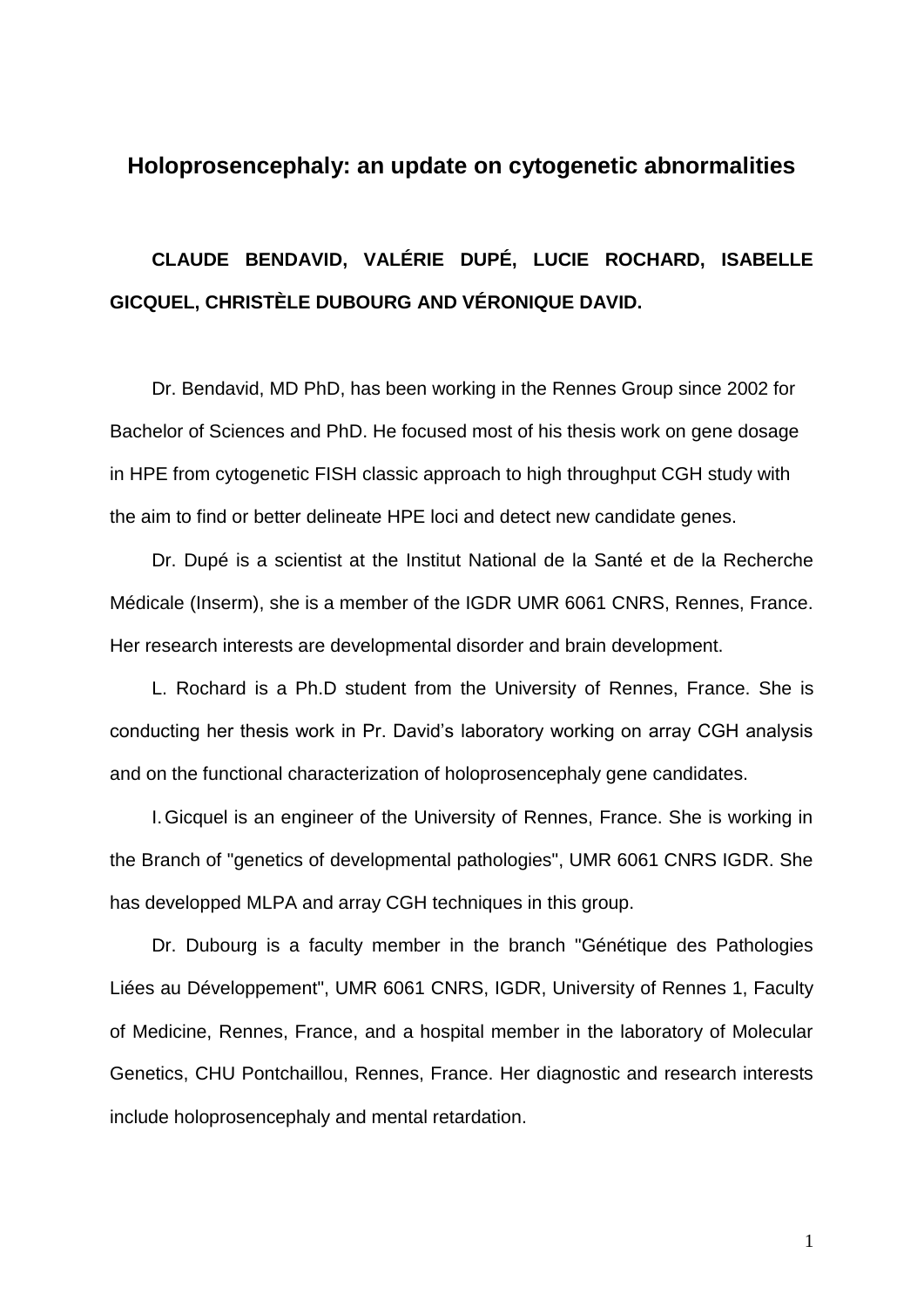Pr David is the chief of Holoprosencephaly group in the Branch of "genetics of developmental pathologies", UMR 6061 CNRS IGDR, Faculty of Medicine, University of Rennes 1, France. She is the chief of the Molecular Diagnosis laboratory, CHU Pontchaillou, Rennes, France.

Her research interest mainly concerns HPE, and her clinical research also focuses on iron overload genetic diseases.

\*Correspondence to: Véronique David, UMR 6061 CNRS IGDR, Université Rennes1, Faculté de Médecine, 2 av Du Pr. Léon Bernard, CS 34317, 35043 Rennes Cedex, France. Tel: +33 (0)2 23 23 45 43, Fax: +33 (0)2 23 23 46 07, Email: [veronique.david@univ-rennes1.fr](mailto:veronique.david@univ-rennes1.fr)

**RUNNING TITLE :** holoprosencephaly and cytogenetics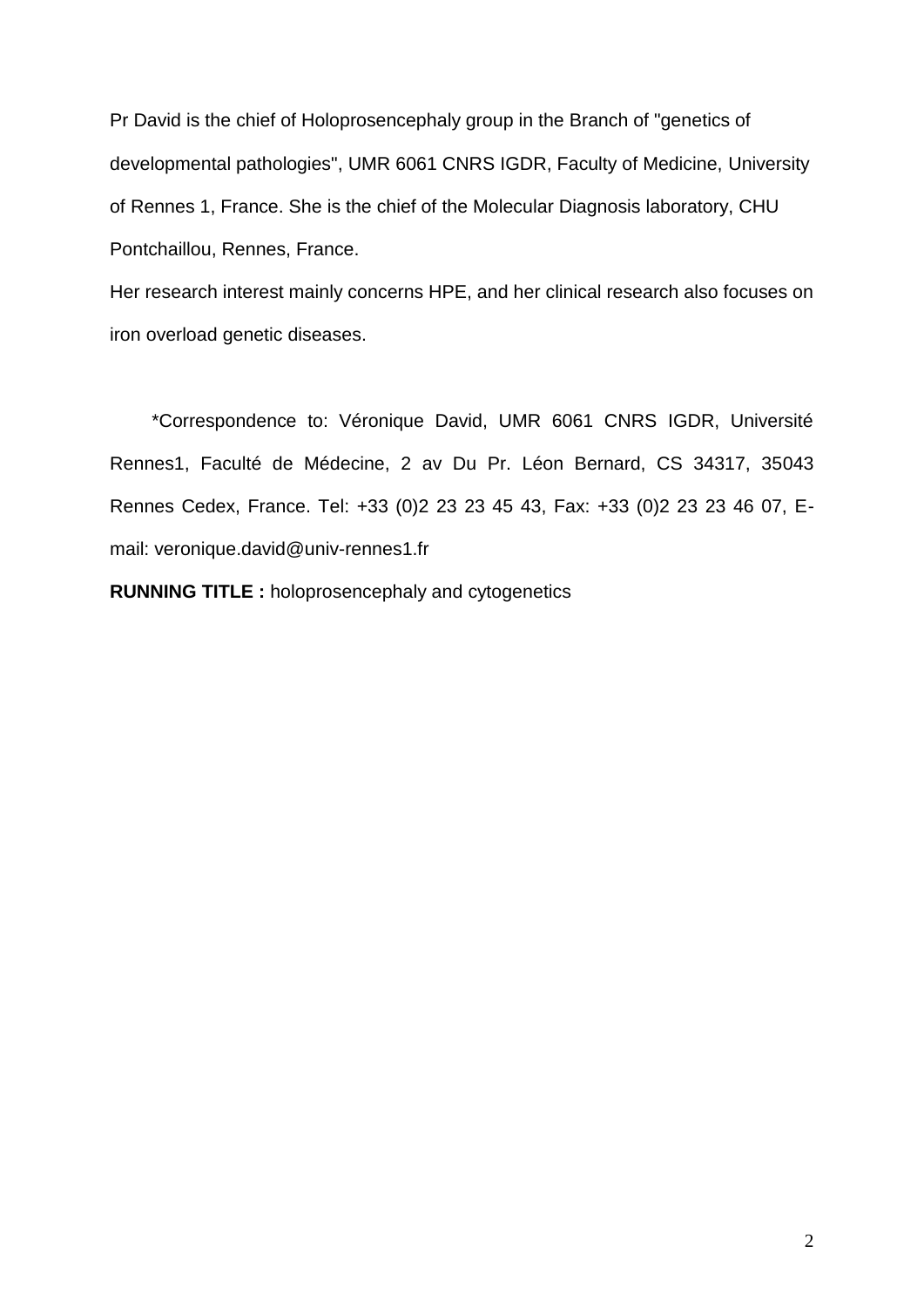### **ABSTRACT**

Holoprosencephaly (HPE), the most common developmental defect of the forebrain and midface, is caused by a failure of midline cleavage early in gestation. Isolated HPE, which is highly genetically heterogeneous, can be due to major chromosomal abnormalities. Initially, karyotype approach led to the identification of several recurrent chromosomal anomalies predicting different HPE loci. Subsequently, several genes were isolated from these critical HPE regions, but point mutations and deletions in these genes were found only in 25% of the genetic cases. In order to identify other HPE genes, a more accurate investigation of the genome in HPE patients was necessary. To date, high-resolution cytogenetic techniques such as subtelomeric multiplex ligation-dependent probe amplification (MLPA) and microarray-based comparative genomic hybridization (array CGH) have enhanced chromosomal aberration analysis.

In this article, we have updated the cytogenetic anomalies associated with HPE in a map listing all the subtelomeric and interstitial deletions that have been characterized either by karyotype, MLPA or array CGH. The accumulation of recurrent genomic imbalances will lead to the further delineation of minimal critical HPE loci, which is the first step to the identification of new HPE genes.

**KEY WORDS:** holoprosencephaly, HPE, array CGH, MLPA, candidate loci molecular diagnosis.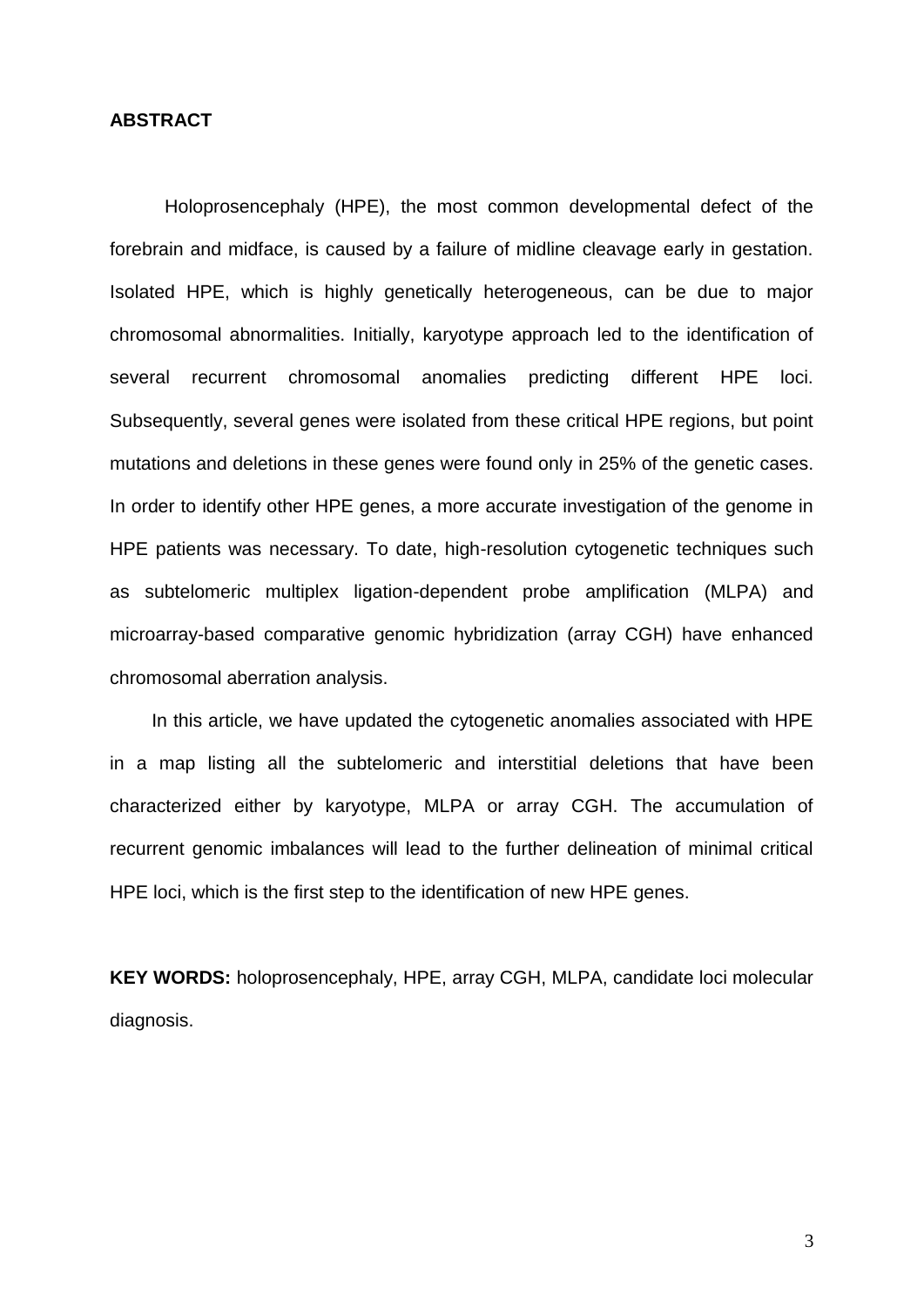### **INTRODUCTION**

The etiology of holoprosencephaly (HPE) is heterogeneous and complex, as this developmental disorder can be due to environmental factors, chromosomal aberrations, or genetic anomalies. In this chapter, we focus on the chromosomal aberrations that have been seen in HPE patients.

Chromosome analysis constitutes an excellent approach to identifying the cause of genetic syndromes, particularly for central nervous system (CNS) malformations [Shaffer and others 2007]. The first cytogenetic anomalies reported in HPE were trisomy 13, trisomy 18, and triploidies [Norman 1995; Roessler and Muenke 1998]. Subsequently, advances in cytogenetic techniques such as chromosome banding allowed for higher resolution and for the description of chromosomal anomalies in a collection of patients with HPE. Estimates of the prevalence of karyotype anomalies in live births range from 24% to 45% [Bullen and others 2001; Croen and others 1996; Olsen and others 1997]. Numerous isolated HPE case reports show that most of the chromosomes have been implicated, emphasizing the genetic heterogeneity of HPE [Norman 1995; Roessler and Muenke 1998].

Despite this heterogeneity, extensive studies on patients with brain malformations and autosomal deletions demonstrate that four main regions are associated with HPE [Brewer and others 1998; Tyshchenko and others 2008]. Molecular studies of these four recurrent chromosomal regions have resulted in the definition of a minimal critical region and ultimately in the identification of HPEspecific genes. The implication of these regions in HPE was confirmed by the discovery of specific point mutations or deletions in the following genes: Sonic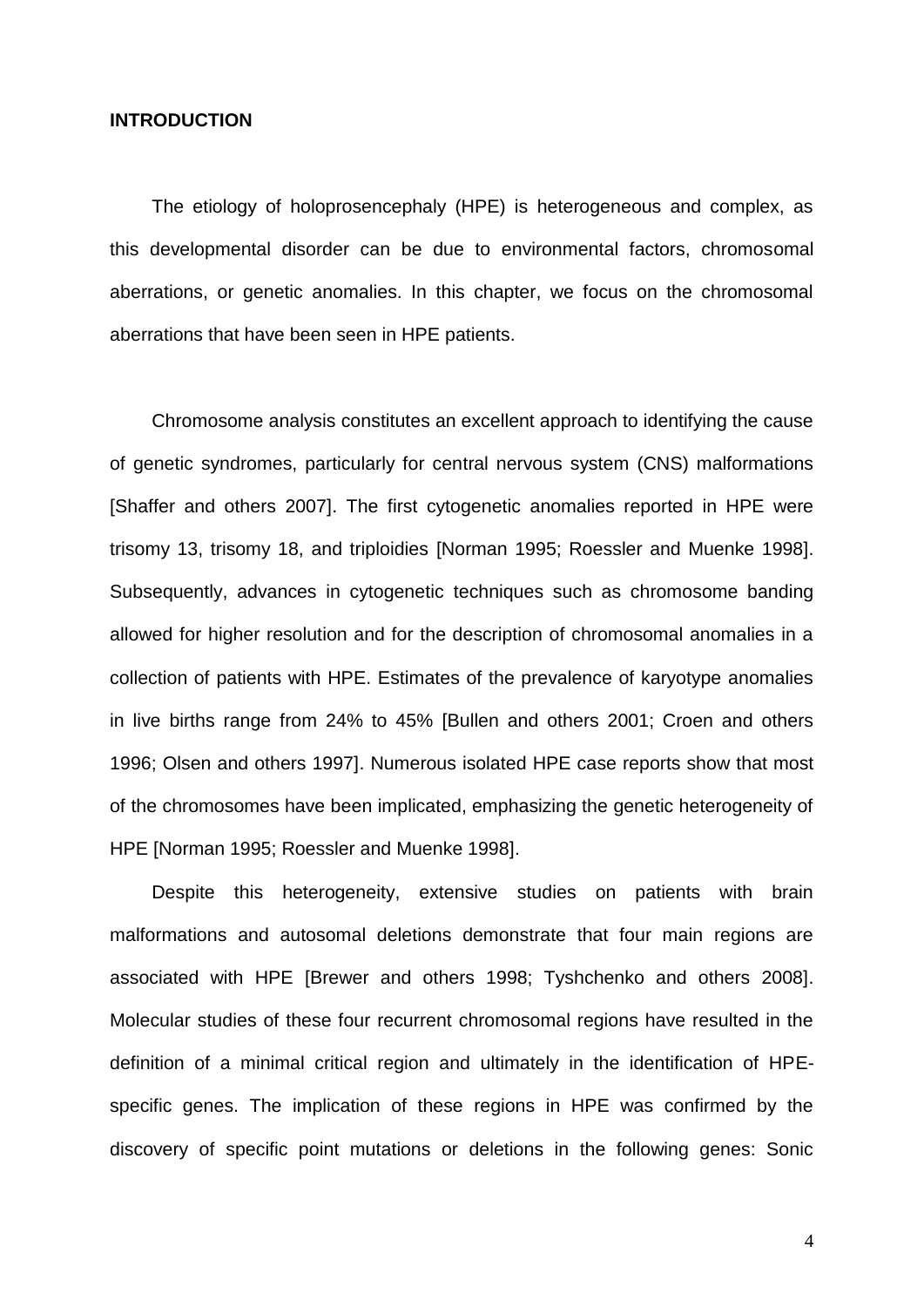Hedgehog, *SHH* (7q36) (HPE3) [Belloni and others 1996; Dubourg and others 2004; Roessler and others 1996], *ZIC2* (13q32) (HPE5) [Brown and others 2001; Brown and others 1998], *SIX3* (2p21) (HPE2) [Gripp and others 2000; Pasquier and others 2000; Wallis and others 1999], and *TGIF* (18p11.3) (HPE4) [Aguilella and others 2003; Gripp and others 2000].

These genes have since constituted the four major genes implicated in the susceptibility to HPE, but have only been found to explain 25% of the genetic cases, including deletions and microdeletions [Dubourg and others 2007]. This suggests the involvement of other genes, a hypothesis later confirmed by the identification of numerous additional genes: *GLI2* (HPE9) [Rahimov and others 2006] [Roessler and others 2003], *PATCHED-1* (HPE7) [Ming and others 2002; Roessler and others 2003], *DISP1* [Roessler and others 2009a; Roessler and others 2009b], *FOXH1* [Roessler and others 2008], *NODAL* [Roessler and others 2009c], and *TDGF1* [de la Cruz and others 2002] (Figure 1). However, mutations or deletions in these genes occur infrequently and are generally associated with HPE microforms. In fact, dysfunction of only one of these genes appears to be not sufficient to cause severe features of typical HPE. Consequently, these genes are thought to have a minor overall effect (present review). Considering this multigenic aspect of the disease, investigation of HPE loci and identification of new HPE genes need to continue.

Originally, the altered chromosomal regions described previously overlapped with one or several G bands and were generally too large to allow for the identification of single candidate genes. Use of molecular screening techniques such as subtelomeric multiplex ligation-dependent probe amplification (MLPA) or microarray-based comparative genomic hybridization (array CGH) has enhanced chromosomal aberration analysis. In the last five years, these techniques have been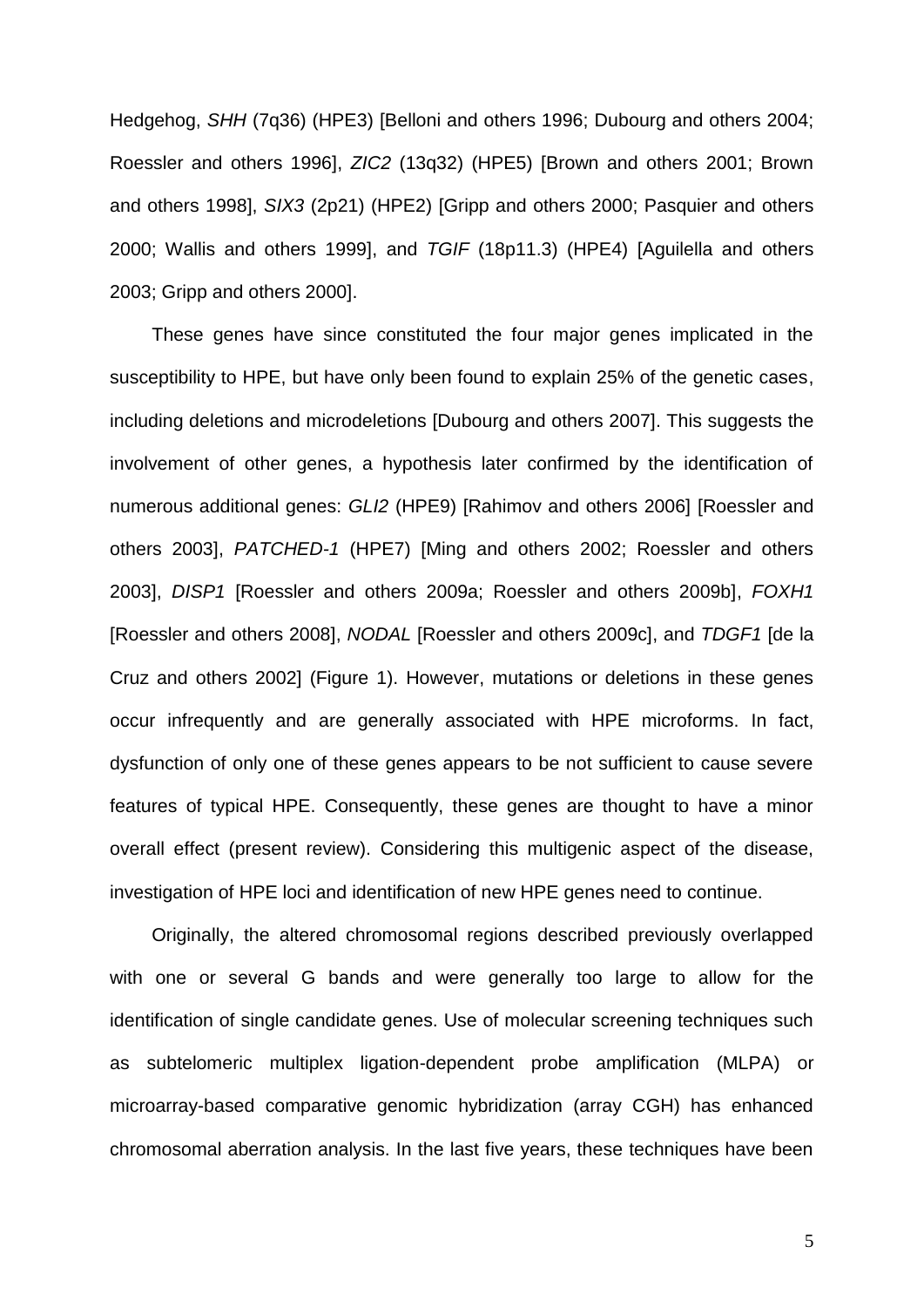used to delineate critical genomic regions, and their high resolution capabilities have accelerated the identification of novel chromosomal abnormalities. In this article, we summarize the new deleted loci identified by these newer cytogenetic methods and refine the HPE locus map.

### **THE STATE OF THE KARYOTYPE APPROACH**

Previous analysis of recurrent chromosomal deletions detected by karyotype led to the identification of 12 HPE candidate loci [Norman 1995; Roessler and Muenke 1998]. Subsequently, several genes were isolated from these critical HPE regions, leading to a new nomenclature. The HPE loci previously identified as HPE2, 3, 4, 5, 7 and 9 (OMIM) are now named by their corresponding genes: *SIX3*, *SHH*, *TGIF*, *ZIC2*, *PTCH1* and *GLI2*, respectively. In addition, there are three recurrent HPE regions that are also considered most likely to be candidate HPE loci, although no specific genes have been identified. These regions have been listed by OMIM as HPE1 (21q22), HPE6 (2q37) and HPE8 (14q13).

In this paper, we have designed a new chromosomal map for HPE to account for these recent changes (Figure 1). This map schematizes the validated HPE gene positions and the cytogenetically abnormal regions for which no specific candidate genes have been identified to date.

This map also represents isolated karyotype abnormalities in 1pter, 3q, and 5pter that may also contain potential candidate genes for HPE [Campeau and others 2008; Schroeder and others 1986; Simovich and others 2008]. It is necessary to exhaustively record all the chromosomal rearrangements that could be validated by further studies; nonetheless, only deletions are reported here in the interest of clarity.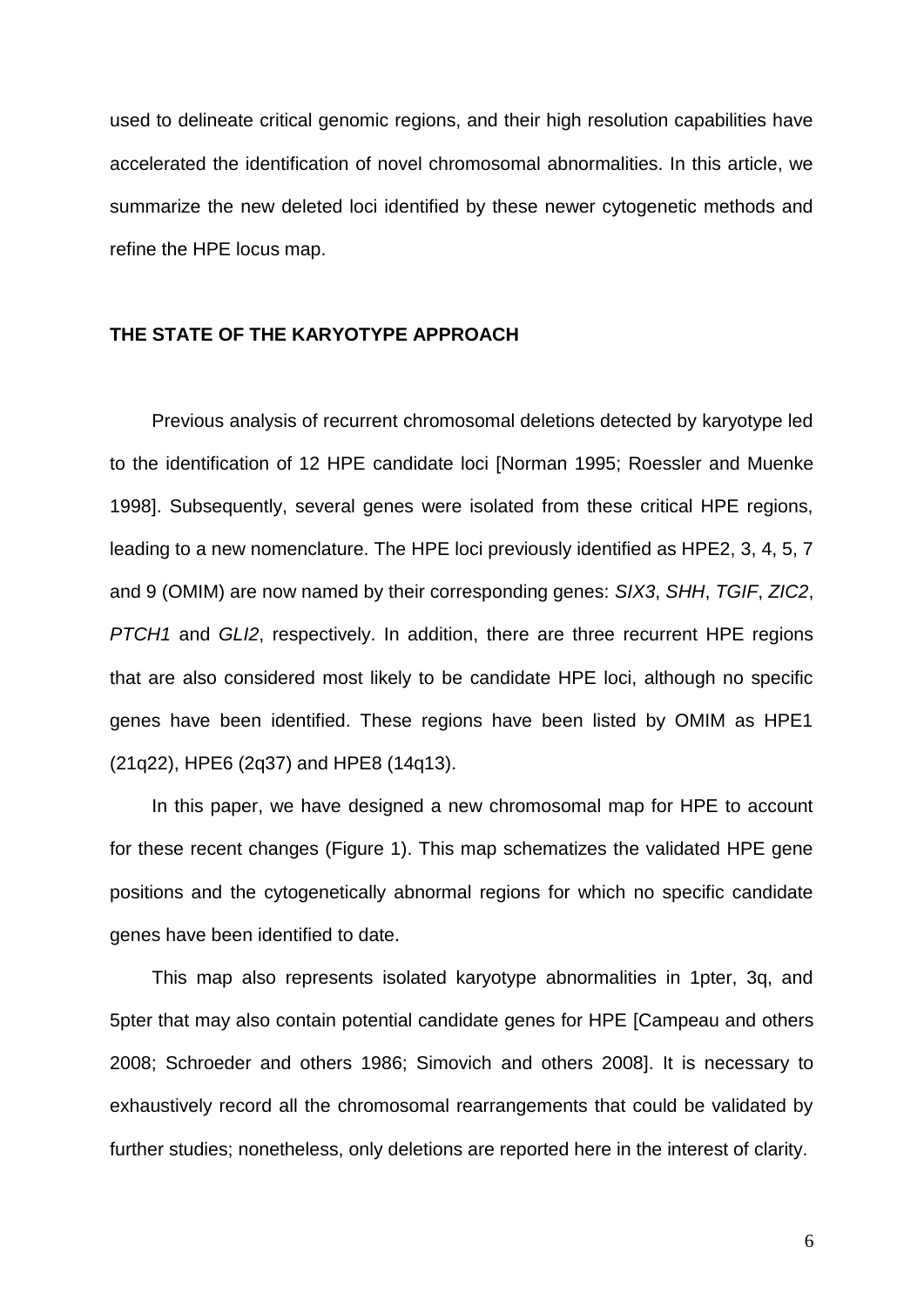# **IDENTIFICATION OF SUBTELOMERIC GENOMIC IMBALANCES BY MULTIPLEX LIGATION-DEPENDENT PROBE AMPLIFICATION (MLPA)**

Bendavid *et al.* demonstrated that testing for microdeletions is a useful approach in the evaluation of HPE patients as this method increased the diagnosis efficiency from 18% to 25% of this cohort. However, since these studies were based on FISH, real time quantitative PCR (qPCR) and quantitative multiplex PCR of short fluorescent fragments, these pilot evaluations were restricted the to known HPE genes [Bendavid and others 2006a; Bendavid and others 2006b].

Of note, two of the microdeleted genes were subtelomeric (*TGIF* and *SHH*), constituting some of the previously described HPE loci [Roessler and Muenke 1998]. Such subtelomeric rearrangements were successfully identified in several studies on mental retardation using a PCR based method named multiplex ligation-dependent probe amplification (MLPA) [Koolen and others 2006; Northrop and others 2005]. These studies led to the conclusion that submicroscopic rearrangements in the subtelomeric regions played an important role in the etiology of congenital defects [Rauch and others 2006] [Ledbetter and Martin 2007].

Therefore, using the same method, subtelomeric screening of HPE patient samples was performed to identify new rearrangements in HPE patients. First, Bendavid *et al.* tested 10 HPE patients with known deletions: eight *SHH* deletions (7q36) and two *TGIF* deletions (18p) [Bendavid and others 2007]. They observed that the previously described microdeletions were not restricted to the gene itself, but instead encompassed several Mb from the gene to the telomere. Further qPCR analyses showed that the size of the 7q36 deletions was about 7 Mb in the four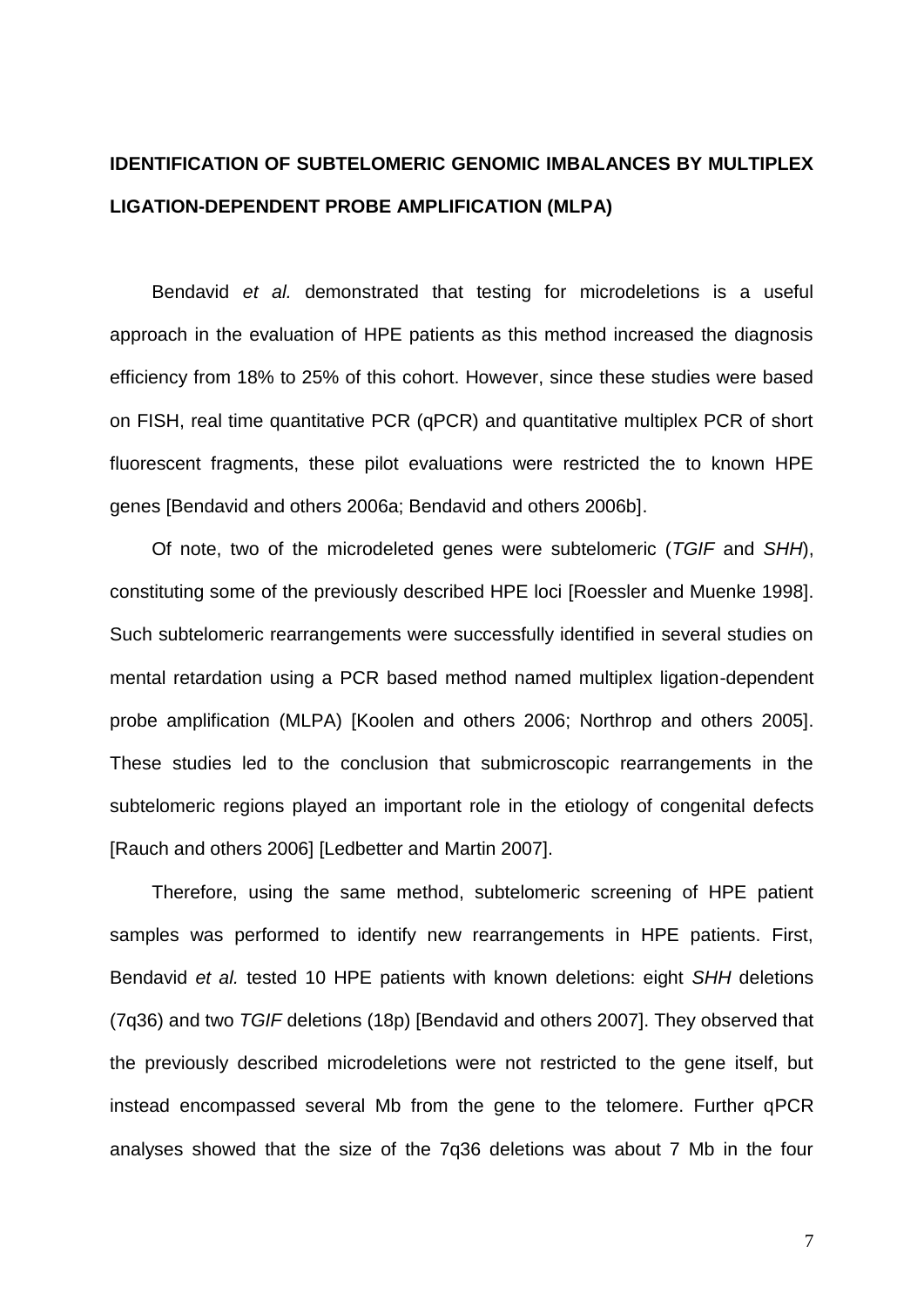patients tested. Moreover, five of the 7q36 deletions were associated with gains on another telomere: two on 7p, two on 8p and one on 1p. This also resulted in the identification of a parental balanced translocation that could be used secondarily for prenatal diagnosis.

Subsequently, a panel of 181 HPE patients without any known chromosomal anomaly was tested and subtelomeric aberrations were detected and confirmed in 8/181 HPE cases (4.4%, see green bars in Figure 1). One patient had a deletion on 21q, or the HPE1 locus, where no gene is yet firmly identified. The lanosterol synthase gene (*LSS*) was considered to be the best candidate, but its direct involvement in HPE was never demonstrated [Roessler and others 1999]. Also of note, two unrelated patients showed deletions in 1pter, a region that has been further implicated by karyotype analysis [Campeau and others 2008]. For the five other patients, a gain and/or loss of chromosomal material was detected in novel subtelomeric regions, not previously reported as candidate HPE loci by karyotype analysis (Figure 1): a 1q gain, a 5q deletion associated with a 17q gain, an 18q deletion associated with an Xq gain, a 15 subcentromeric gain, and a 20p gain with a 22q deletion [Bendavid and others 2007].

The subtelomeric MLPA technique has proven to be a good approach to detect new chromosomal aberrations in HPE patients and confirms that submicroscopic rearrangements were implicated in this disorder. Thus, genome-wide screening for submicroscopic anomalies were needed to test for the presence of rearrangements in the whole genome.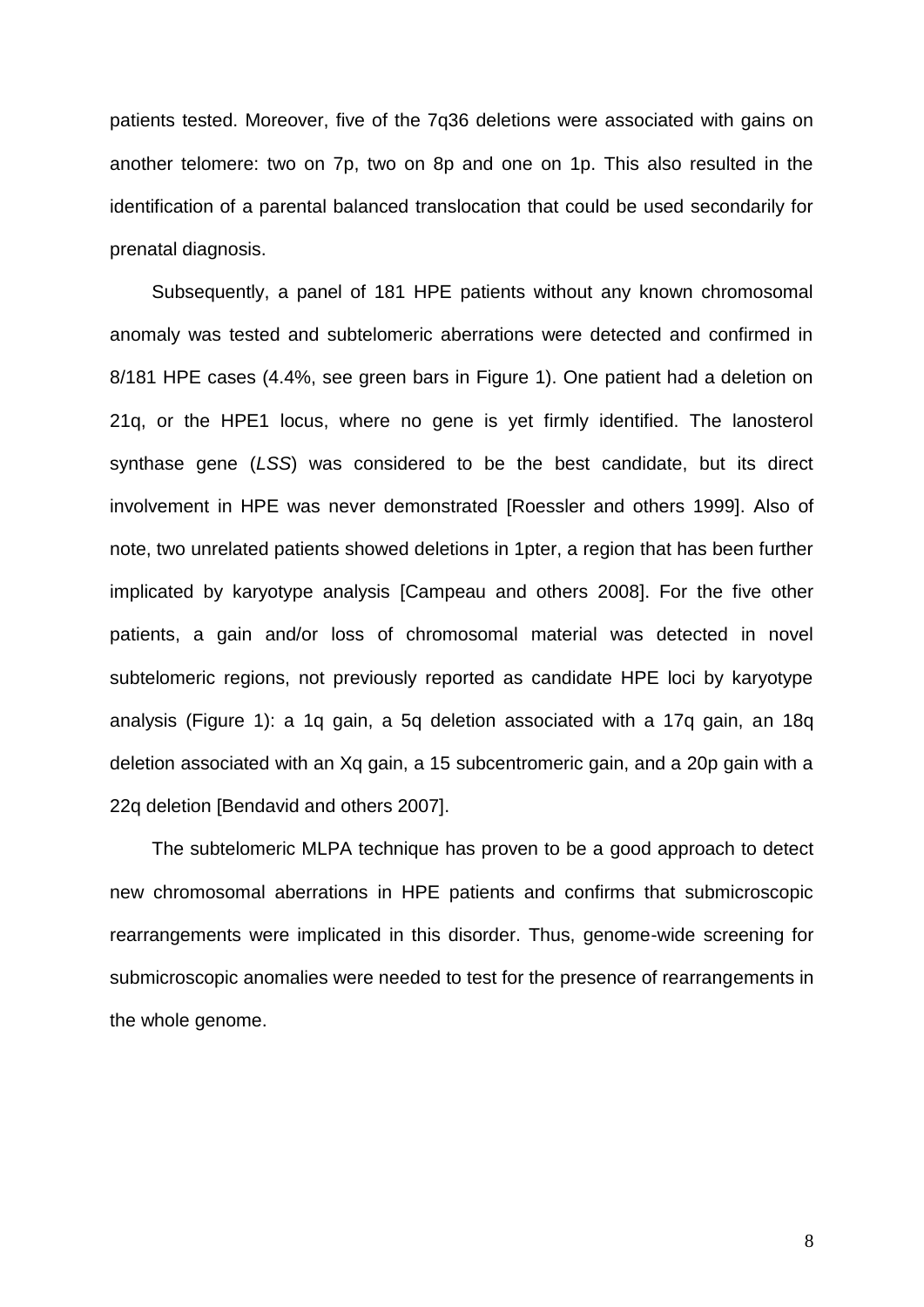# **IDENTIFICATION OF SUBMICROSCOPIC REARRANGEMENTS BY MICROARRAY-BASED COMPARATIVE GENOMIC HYBRIDIZATION (ARRAY CGH)**

Novel genomic technologies such as microarray-based comparative genomic hybridization (array CGH) allow for the mapping of genomic copy number alterations at submicroscopic levels. The resolution of these arrays has progressively increased from 1 Mb, using BAC arrays, to approximately 8 kb, when using high density oligonucleotide arrays. Notably, studies on large cohorts of patients with mental retardation and associated facial dysmorphisms were performed using array CGH and have delineated the major HPE loci in accordance with the previous karyotype results [Shaffer and others 2007]. Therefore, this technology has been applied to a cohort of HPE patients and to case reports.

In this way, a group of 111 HPE patients (64 fetuses and 47 live-born children) with normal karyotype was analyzed using high performance Agilent oligonucleotide arrays [Bendavid and others 2009]. Among these patients, all fetuses had characteristic HPE phenotypes (CNS findings consistent with HPE) whereas of the 47 live-born cases, 32 (68%) had microforms of HPE and 15 (32%) had a severe form. Chromosomal imbalances not described in the CNV databases were detected in 28 patients (17 fetuses, 11 children) (25%), out of which 19 had *de novo* anomalies (17% of the whole cohort). In total, of these 19 patients with *de novo* gains or losses, 13 presented isolated deletions, only four showed isolated duplications, and two demonstrated associated gains and losses. Considering that the clinical impact of duplications is more difficult to establish and that gene duplications are less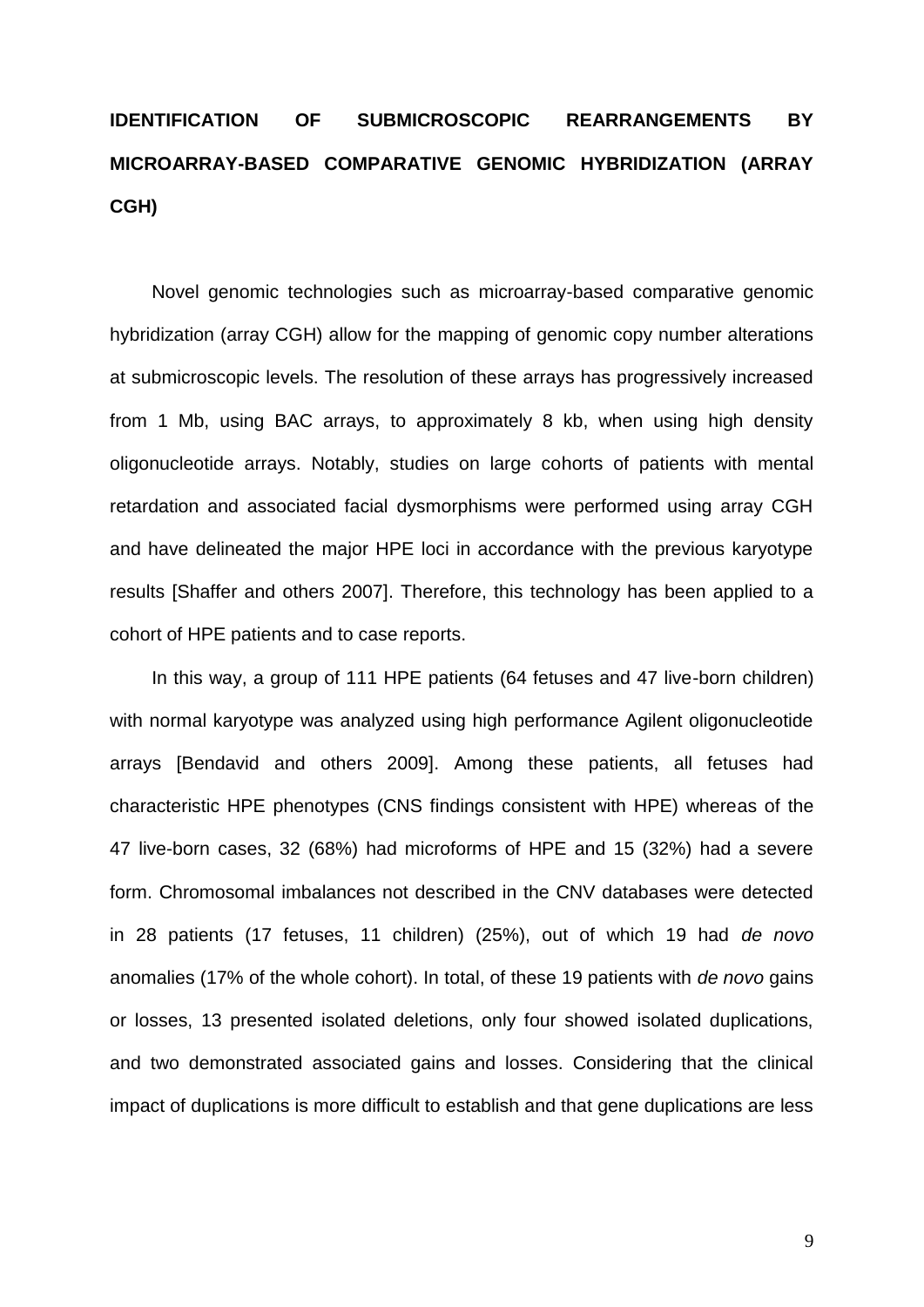deleterious than deletions in HPE cases [Bendavid and others 2009], we will only discuss here the potential implications of the genome losses.

Deletions were found in the 21qter and 14q loci, which are previously annotated in the literature [Kamnasaran and others 2005; Roessler and others 1999], reinforcing their potential involvement in HPE. Several new candidate loci not suspected to be involved in the disease at that time were also identified: some were interstitial deletions in 1p, 6q, 10p, 16p, 18q, 20p, 21q and Xp; others were subtelomeric deletions in 19pter and 6qter (Figure 1). The size of these imbalances ranged from 50 kb to 17 Mb without an obvious correlation with the severity of the phenotype [Bendavid and others 2009].

Although most of these deletions were not redundant, two of them – one in 6qter and one in 10p – were observed in more than one HPE case. Notably, the two overlapping deletions in 6qter mapped a new region, but their large size makes the identification of new candidate genes difficult. In fact, the smallest deletion contains at least 35 genes or putative open reading frames. More significantly, the small (0.1 Mb) deletions observed in 10p12.1 were detected in four HPE patients and contained *PATCHED3*. This gene belongs to the SHH receptor family and thus represents an excellent candidate. Nevertheless, no point mutation has been found in a cohort of 100 HPE patients (data not published, CD). Also notably, five of the non-redundant deletions are small in size. For instance, the 19pter locus is about 0.4 Mb in size and contains only six genes; unfortunately, none of them is known to be implicated in brain development.

Other deletions included a hemizygous deletion of about 10.4 Mb in size that was detected on another 6q band (6q22-6q23) in an isolated case of middle interhemispheric variant (MIHV) HPE [Abe and others 2009]. In this large area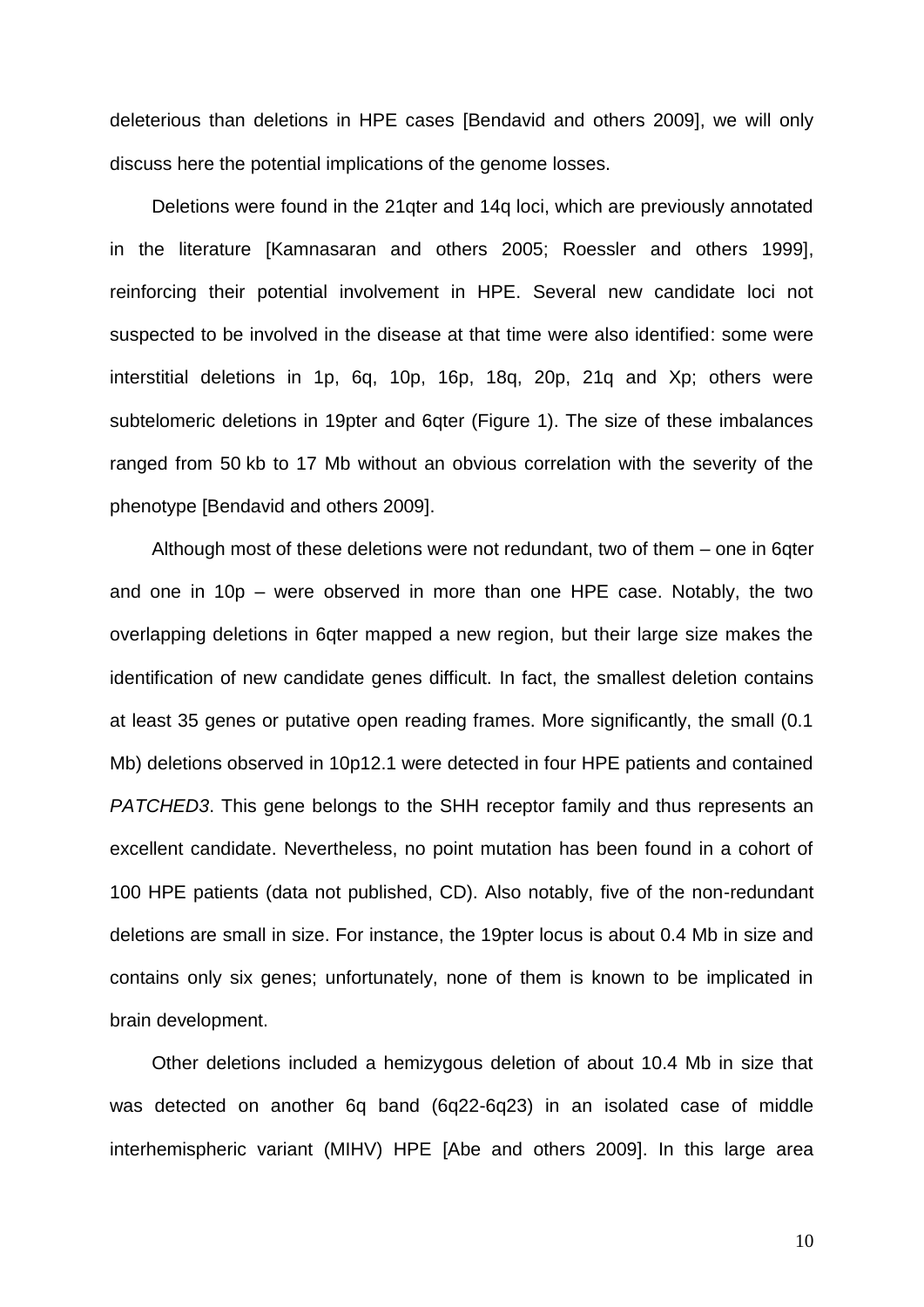comprising many genes, the authors have considered *EYA4* as a new HPE candidate gene based on its expression during forebrain development and on its protein interaction with SIX3 [Abe and others 2009]. Nevertheless, only the identification of point mutations or microdeletions in HPE patients will definitively validate the participation of *EYA4* in HPE.

### **THE IMPACT OF ARRAY CGH IN HOLOPROSENCEPHALY RESEARCH**

The array CGH study conducted on the HPE cohort clearly demonstrates that microcytogenetic abnormalities are a frequent cause of HPE with 17% of de novo anomalies. In addition, this high frequency, regardless of the size, location, and redundancy of the rearrangements, demonstrates that array CGH is an important tool to detect submicroscopic molecular defects in HPE patients.

Nevertheless, the interpretation of the non-recurrent rearrangements should be cautious and their clinical relevance should take into account several parameters. First, the presence of potential copy number polymorphisms (CNP), which account for over 20% of the human genome, should be ruled out by comparison with the Database of Genomic Variants [\(http://projects.tcag.ca/variation/\)](http://projects.tcag.ca/variations), which compiles most known CNPs. Second, it is crucial to test for the presence of chromosomal anomalies in the parents, as it can be postulated that only anomalies that are not associated with a mutation and that arise *de novo* in the proband are relevant. Alternatively, considering that HPE is a multigenic disease with variable expressivity, inherited genetic anomalies can contribute to an HPE genetic background and thus these inherited deletions should also be recorded (Figure 1, light blue). Finally, due to positional effects, genes localized outside but close to a rearrangement should not be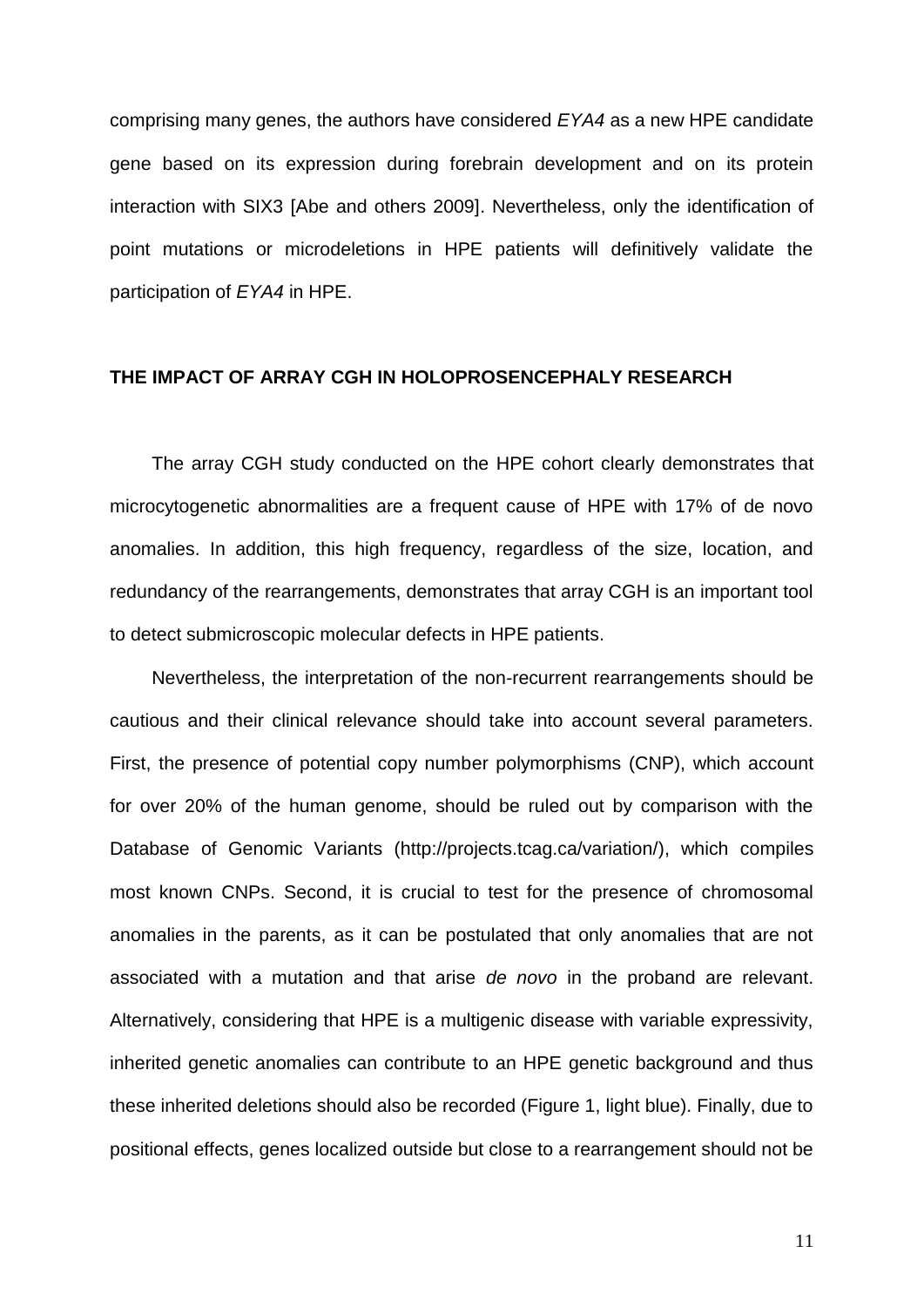discarded but instead be considered as candidate genes. Indeed, it was recently shown that not only hemizygous genes but also normal-copy neighboring genes can show decreased levels of expression [Merla and others 2006]. Therefore, genes flanking a genomic rearrangement should be considered as possible contributors to the phenotype. In addition, the interpretation of these observations is not obvious, as most of the chromosomal aberrations are large. One strategy would be to use software dedicated to the prioritization of candidate genes [Aerts and others 2006] [Tranchevent and others 2008], followed by functional analysis using animal models and research of mutations in these genes.

Beyond these technical pitfalls, array CGH has been shown to be a powerful tool that significantly helped in the identification of genes involved in various pathologic conditions. The first instance was the identification of the gene responsible for CHARGE syndrome, following the localization of a deletion at an 8q breakpoint in an apparently balanced translocation [Vissers and others 2004]. A more recent example is a collaborative work leading to the identification of a new gene (*MEF2C*) involved in a specific form of mental retardation. In this case, array CGH led to the characterization of a minimal common deleted region in 5q14 in five patients, encompassing the gene *MEF2C*. Afterward, the identification of a *MEF2C* nonsense mutation in another patient supported its pathologic role [Le Meur and others 2009].

In HPE, the same strategy may lead to a better delineation of minimal critical regions in large recurrent chromosomal deletions that presently do not contain obvious candidate genes or where the major gene implicated to date is controversial. As an example, the 18p deletions are overrepresented among HPE chromosomal aberrations [Overhauser and others 1995], whereas a low rate of *TGIF* mutations (less than 1%) is observed in HPE patients [Dubourg and others 2004]. This would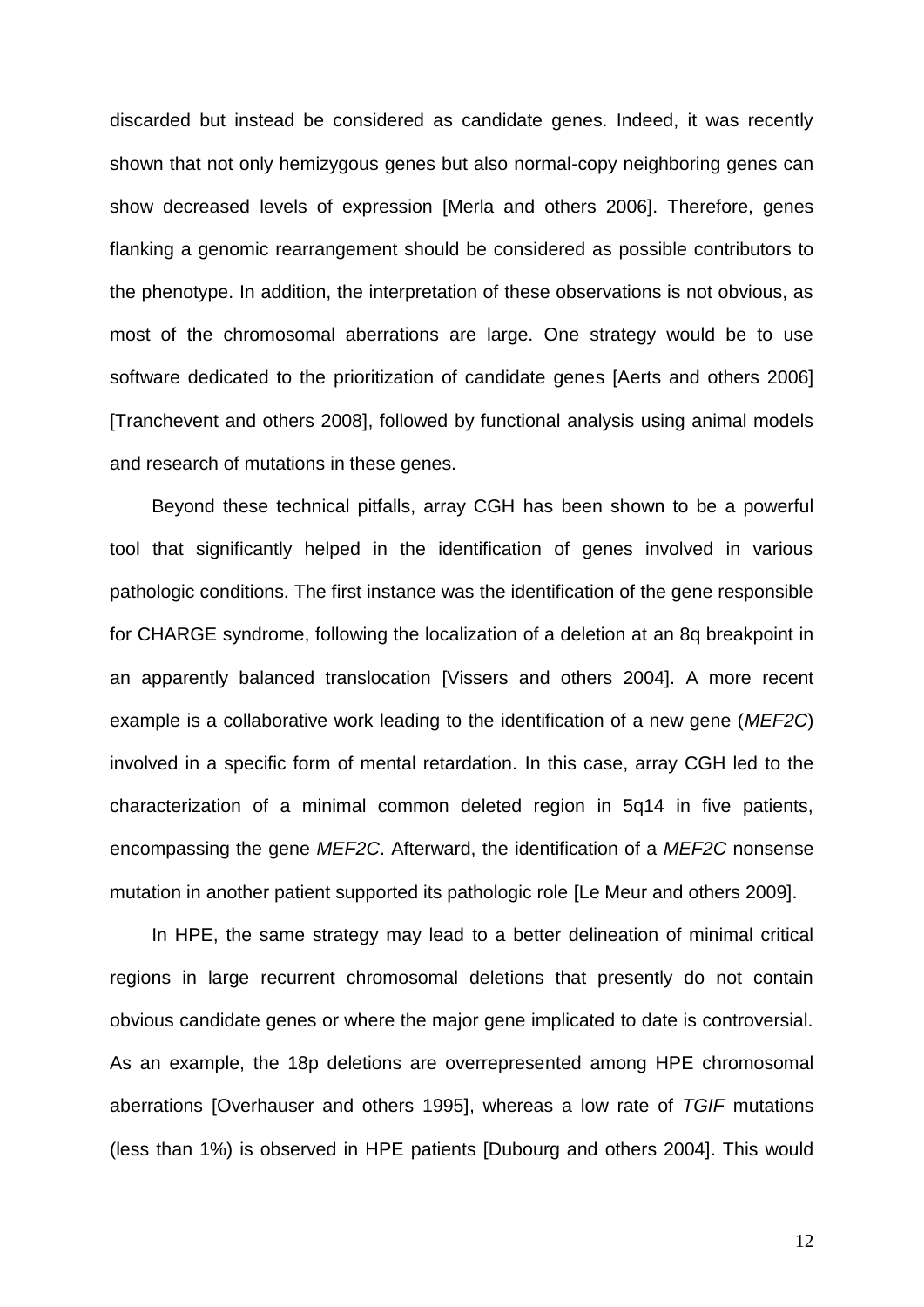suggest that this subtelomeric region should be investigated in detail in order to search for other HPE genes. In fact, in the context of a multigenic disease, the implication of several genes in the onset of HPE has to be strongly kept in mind.

Ultimately, using array CGH routinely will enrich the present map (Figure 1) and the catalog of redundant deleted regions will lead to the further delineation of HPE candidate loci, which is the first step to the identification of new HPE genes.

### **SUMMARY**

Here, we have updated the cytogenetic anomalies associated with HPE in a map listing all the subtelomeric and interstitial deletions that have been characterized either by karyotype, MLPA or array CGH. Considering the high rate of such anomalies observed in HPE, this technique must be integrated in the molecular diagnosis algorithm. The observation of cytogenetic anomalies in patients can lead to the detection of parental balanced translocations, and can subsequently enhance prenatal diagnosis in such families.

This type of compilation must be systematically updated in the next years and will constitute a reference database either for the scientific community or for clinicians who will consult it for diagnostic assistance.

### **ACKNOWLEDGEMENTS:**

We would like to acknowledge the PHRC interrégional, GIS maladies rares, FMO for funding. We would like to thank the Biogenouest Plateform for technical assistance.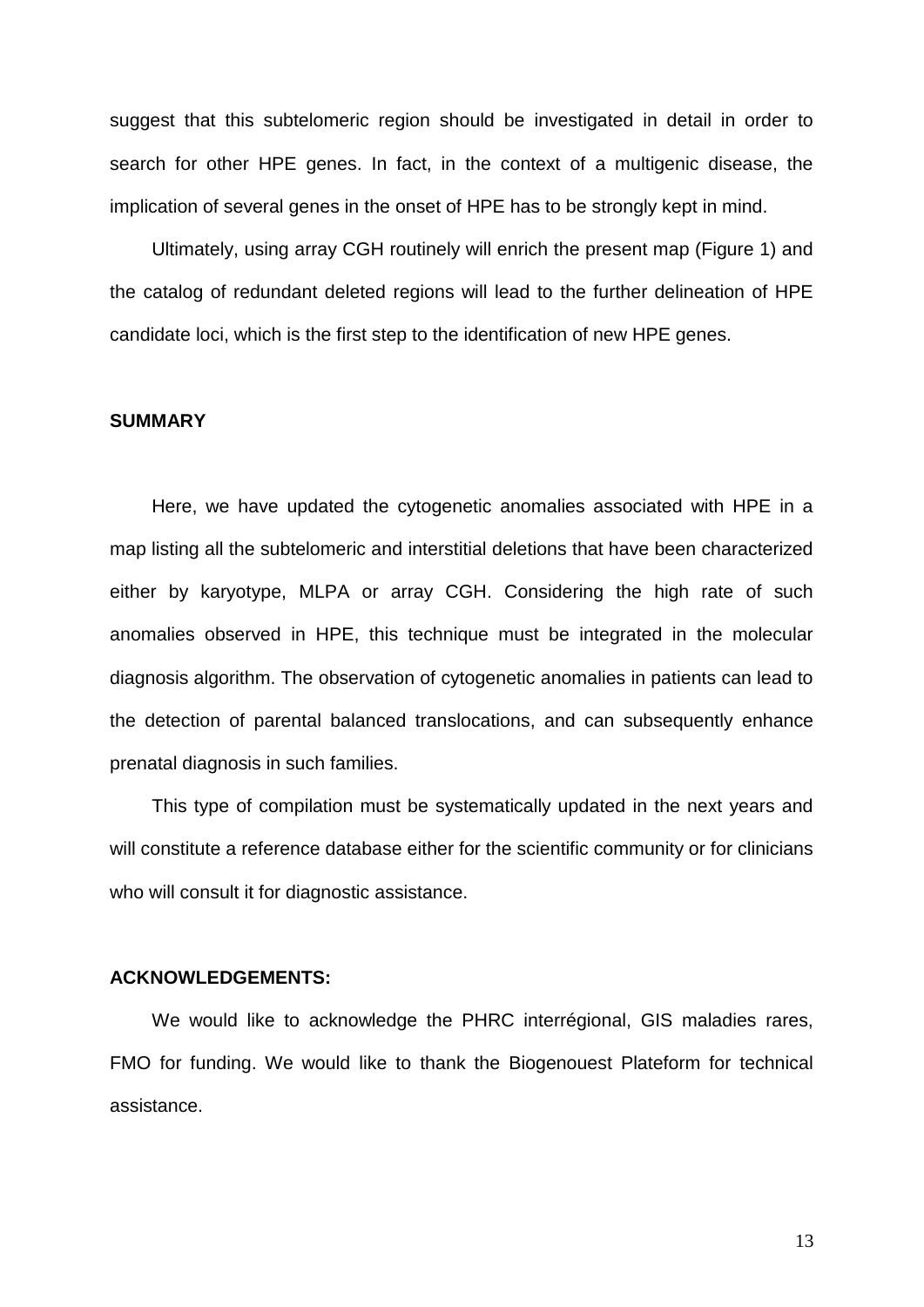### **REFERENCES**

- Abe Y, Oka A, Mizuguchi M, Igarashi T, Ishikawa S, Aburatani H, Yokoyama S, Asahara H, Nagao K, Yamada M and others. 2009. EYA4, deleted in a case with middle interhemispheric variant of holoprosencephaly, interacts with SIX3 both physically and functionally. Hum Mutat 30(10):E946-55.
- Aerts S, Lambrechts D, Maity S, Van Loo P, Coessens B, De Smet F, Tranchevent LC, De Moor B, Marynen P, Hassan B and others. 2006. Gene prioritization through genomic data fusion. Nat Biotechnol 24(5):537-44.
- Aguilella C, Dubourg C, Attia-Sobol J, Vigneron J, Blayau M, Pasquier L, Lazaro L, Odent S, David V. 2003. Molecular screening of the TGIF gene in holoprosencephaly: identification of two novel mutations. Hum Genet 112(2):131-4.
- Belloni E, Muenke M, Roessler E, Traverso G, Siegel-Bartelt J, Frumkin A, Mitchell HF, Donis-Keller H, Helms C, Hing AV and others. 1996. Identification of Sonic hedgehog as a candidate gene responsible for holoprosencephaly. Nat Genet 14(3):353-6.
- Bendavid C, Dubourg C, Gicquel I, Pasquier L, Saugier-Veber P, Durou MR, Jaillard S, Frebourg T, Haddad BR, Henry C and others. 2006a. Molecular evaluation of foetuses with holoprosencephaly shows high incidence of microdeletions in the HPE genes. Hum Genet 119(1-2):1-8.
- Bendavid C, Dubourg C, Pasquier L, Gicquel I, Le Gallou S, Mottier S, Durou MR, Henry C, Odent S, David V. 2007. MLPA screening reveals novel subtelomeric rearrangements in holoprosencephaly. Hum Mutat 28(12):1189-97.
- Bendavid C, Haddad BR, Griffin A, Huizing M, Dubourg C, Gicquel I, Cavalli LR, Pasquier L, Shanske AL, Long R and others. 2006b. Multicolor FISH and quantitative PCR can detect submicroscopic deletions in holoprosencephaly patients with a normal karyotype. J Med Genet.
- Bendavid C, Rochard L, Dubourg C, Seguin J, Gicquel I, Pasquier L, Vigneron J, Laquerriere A, Marcorelles P, Jeanne-Pasquier C and others. 2009. Array-CGH analysis indicates a high prevalence of genomic rearrangements in holoprosencephaly: an updated map of candidate loci. Hum Mutat 30(8):1175- 82.
- Brewer C, Holloway S, Zawalnyski P, Schinzel A, FitzPatrick D. 1998. A chromosomal deletion map of human malformations. Am J Hum Genet 63(4):1153-9.
- Brown LY, Odent S, David V, Blayau M, Dubourg C, Apacik C, Delgado MA, Hall BD, Reynolds JF, Sommer A and others. 2001. Holoprosencephaly due to mutations in ZIC2: alanine tract expansion mutations may be caused by parental somatic recombination. Hum Mol Genet 10(8):791-6.
- Brown SA, Warburton D, Brown LY, Yu CY, Roeder ER, Stengel-Rutkowski S, Hennekam RC, Muenke M. 1998. Holoprosencephaly due to mutations in ZIC2, a homologue of Drosophila odd-paired. Nat Genet 20(2):180-3.
- Bullen PJ, Rankin JM, Robson SC. 2001. Investigation of the epidemiology and prenatal diagnosis of holoprosencephaly in the North of England. Am J Obstet Gynecol 184(6):1256-62.
- Campeau PM, Ah Mew N, Cartier L, Mackay KL, Shaffer LG, Der Kaloustian VM, Thomas MA. 2008. Prenatal diagnosis of monosomy 1p36: a focus on brain abnormalities and a review of the literature. Am J Med Genet A 146A(23):3062-9.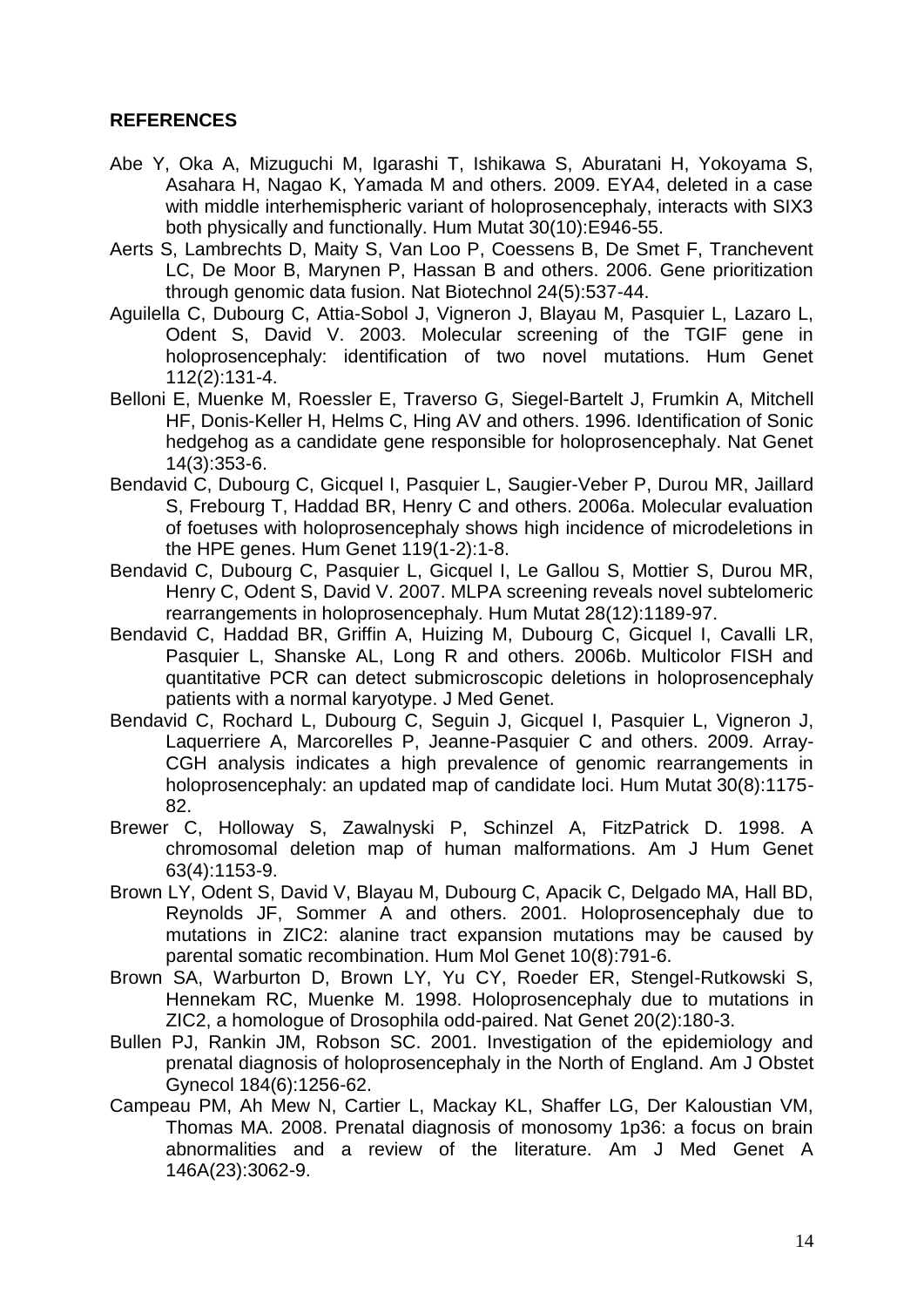- Croen LA, Shaw GM, Lammer EJ. 1996. Holoprosencephaly: epidemiologic and clinical characteristics of a California population. Am J Med Genet 64(3):465- 72.
- de la Cruz JM, Bamford RN, Burdine RD, Roessler E, Barkovich AJ, Donnai D, Schier AF, Muenke M. 2002. A loss-of-function mutation in the CFC domain of TDGF1 is associated with human forebrain defects. Hum Genet 110(5):422-8.
- Dubourg C, Bendavid C, Pasquier L, Henry C, Odent S, David V. 2007. Holoprosencephaly. Orphanet J Rare Dis 2:8.
- Dubourg C, Lazaro L, Pasquier L, Bendavid C, Blayau M, Le Duff F, Durou MR, Odent S, David V. 2004. Molecular screening of SHH, ZIC2, SIX3, and TGIF genes in patients with features of holoprosencephaly spectrum: Mutation review and genotype-phenotype correlations. Hum Mutat 24(1):43-51.
- Gripp KW, Wotton D, Edwards MC, Roessler E, Ades L, Meinecke P, Richieri-Costa A, Zackai EH, Massague J, Muenke M and others. 2000. Mutations in TGIF cause holoprosencephaly and link NODAL signalling to human neural axis determination. Nat Genet 25(2):205-8.
- Kamnasaran D, Chen CP, Devriendt K, Mehta L, Cox DW. 2005. Defining a holoprosencephaly locus on human chromosome 14q13 and characterization of potential candidate genes. Genomics 85(5):608-21.
- Koolen DA, Herbergs J, Veltman JA, Pfundt R, van Bokhoven H, Stroink H, Sistermans EA, Brunner HG, Geurts van Kessel A, de Vries BB. 2006. Holoprosencephaly and preaxial polydactyly associated with a 1.24 Mb duplication encompassing FBXW11 at 5q35.1. J Hum Genet.
- Lawson-Yuen A, Berend SA, Soul JS, Irons M. 2006. Patient with novel interstitial deletion of chromosome 3q13.1q13.3 and agenesis of the corpus callosum. Clin Dysmorphol 15(4):217-20.
- Le Meur N, Holder-Espinasse M, Jaillard S, Goldenberg A, Joriot S, Amati-Bonneau P, Guichet A, Barth M, Charollais A, Journel H and others. 2009. MEF2C haploinsufficiency caused either by microdeletion of the 5q14.3 region or mutation is responsible for severe mental retardation with stereotypic movements, epilepsy and/or cerebral malformations. J Med Genet.
- Ledbetter DH, Martin CL. 2007. Cryptic telomere imbalance: a 15-year update. Am J Med Genet C Semin Med Genet 145C(4):327-34.
- Lehman NL, Zaleski DH, Sanger WG, Adickes ED. 2001. Holoprosencephaly associated with an apparent isolated 2q37.1-->2q37.3 deletion. Am J Med Genet 100(3):179-81.
- Merla G, Howald C, Henrichsen CN, Lyle R, Wyss C, Zabot MT, Antonarakis SE, Reymond A. 2006. Submicroscopic deletion in patients with Williams-Beuren syndrome influences expression levels of the nonhemizygous flanking genes. Am J Hum Genet 79(2):332-41.
- Ming JE, Kaupas ME, Roessler E, Brunner HG, Golabi M, Tekin M, Stratton RF, Sujansky E, Bale SJ, Muenke M. 2002. Mutations in PATCHED-1, the receptor for SONIC HEDGEHOG, are associated with holoprosencephaly. Hum Genet 110(4):297-301.
- Norman M. 1995. Congenital malformations of the brain. Pathological, embryonical, clinical, radiological and genetics aspectes. Chapter 9 (Holoprosencephaly : Defects of the Mediobasal prosencephalon):187-221.
- Northrop EL, Ren H, Bruno DL, McGhie JD, Coffa J, Schouten J, Choo KH, Slater HR. 2005. Detection of cryptic subtelomeric chromosome abnormalities and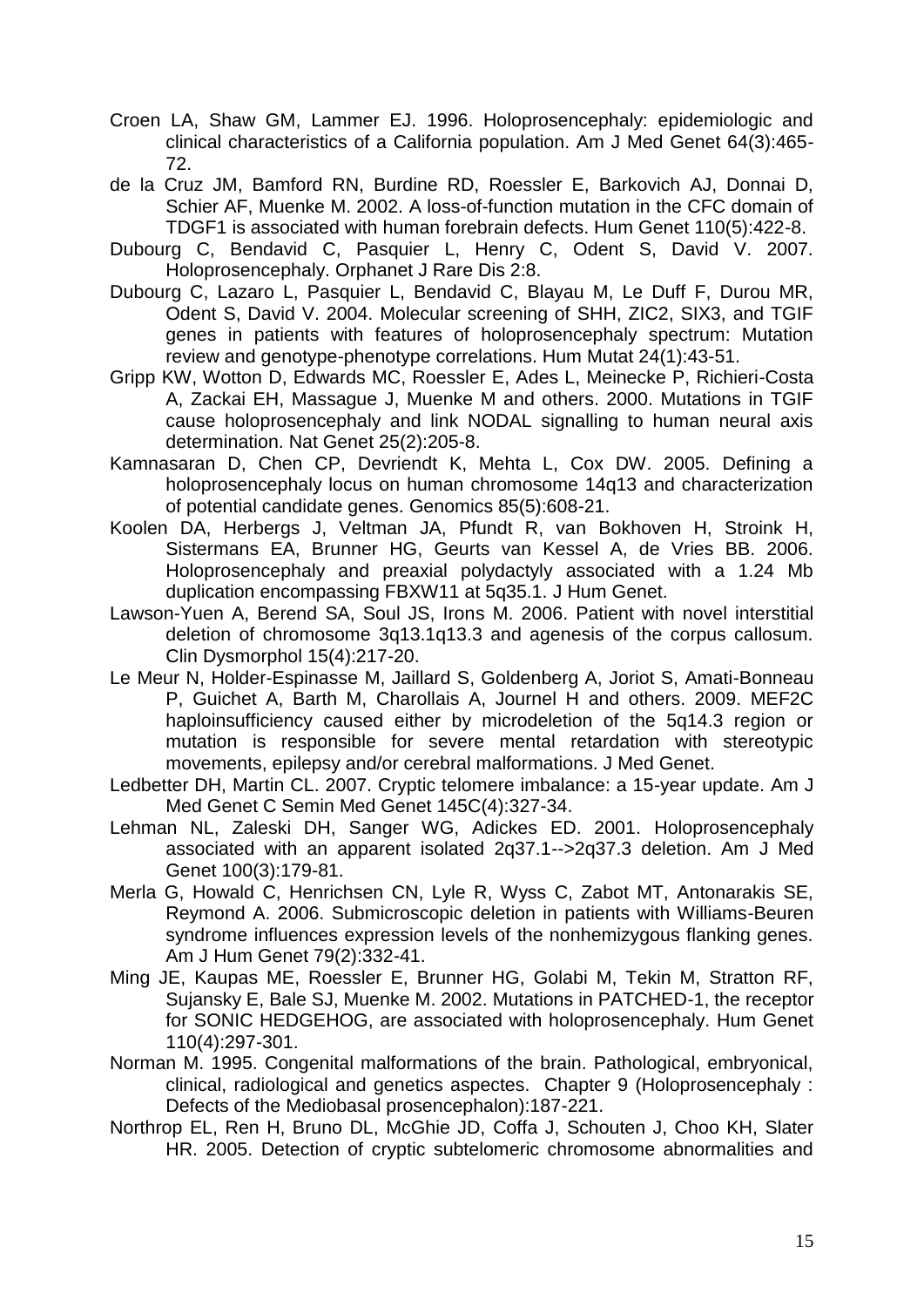identification of anonymous chromatin using a quantitative multiplex ligationdependent probe amplification (MLPA) assay. Hum Mutat 26(5):477-86.

- Olsen CL, Hughes JP, Youngblood LG, Sharpe-Stimac M. 1997. Epidemiology of holoprosencephaly and phenotypic characteristics of affected children: New York State, 1984-1989. Am J Med Genet 73(2):217-26.
- Overhauser J, Mitchell HF, Zackai EH, Tick DB, Rojas K, Muenke M. 1995. Physical mapping of the holoprosencephaly critical region in 18p11.3. Am J Hum Genet 57(5):1080-5.
- Pasquier L, Dubourg C, Blayau M, Lazaro L, Le Marec B, David V, Odent S. 2000. A new mutation in the six-domain of SIX3 gene causes holoprosencephaly. Eur J Hum Genet 8(10):797-800.
- Rahimov F, Ribeiro LA, de Miranda E, Richieri-Costa A, Murray JC. 2006. GLI2 mutations in four Brazilian patients: how wide is the phenotypic spectrum? Am J Med Genet A 140(23):2571-6.
- Rauch A, Hoyer J, Guth S, Zweier C, Kraus C, Becker C, Zenker M, Huffmeier U, Thiel C, Ruschendorf F and others. 2006. Diagnostic yield of various genetic approaches in patients with unexplained developmental delay or mental retardation. Am J Med Genet A 140(19):2063-74.
- Roessler E, Belloni E, Gaudenz K, Jay P, Berta P, Scherer SW, Tsui LC, Muenke M. 1996. Mutations in the human Sonic Hedgehog gene cause holoprosencephaly. Nat Genet 14(3):357-60.
- Roessler E, Du YZ, Mullor JL, Casas E, Allen WP, Gillessen-Kaesbach G, Roeder ER, Ming JE, Ruiz i Altaba A, Muenke M. 2003. Loss-of-function mutations in the human GLI2 gene are associated with pituitary anomalies and holoprosencephaly-like features. Proc Natl Acad Sci U S A 100(23):13424-9.
- Roessler E, Lacbawan F, Dubourg C, Paulussen A, Herbergs J, Hehr U, Bendavid C, Zhou N, Ouspenskaia M, Bale S and others. 2009a. The full spectrum of holoprosencephaly-associated mutations within the ZIC2 gene in humans predicts loss-of-function as the predominant disease mechanism. Hum Mutat.
- Roessler E, Ma Y, Ouspenskaia MV, Lacbawan F, Bendavid C, Dubourg C, Beachy PA, Muenke M. 2009b. Truncating loss-of-function mutations of DISP1 contribute to holoprosencephaly-like microform features in humans. Hum Genet 125(4):393-400.
- Roessler E, Mittaz L, Du Y, Scott HS, Chang J, Rossier C, Guipponi M, Matsuda SP, Muenke M, Antonarakis SE. 1999. Structure of the human Lanosterol synthase gene and its analysis as a candidate for holoprosencephaly (HPE1). Hum Genet 105(5):489-95.
- Roessler E, Muenke M. 1998. Holoprosencephaly: a paradigm for the complex genetics of brain development. J Inherit Metab Dis 21(5):481-97.
- Roessler E, Ouspenskaia MV, Karkera JD, Velez JI, Kantipong A, Lacbawan F, Bowers P, Belmont JW, Towbin JA, Goldmuntz E and others. 2008. Reduced NODAL signaling strength via mutation of several pathway members including FOXH1 is linked to human heart defects and holoprosencephaly. Am J Hum Genet 83(1):18-29.
- Roessler E, Pei W, Ouspenskaia MV, Karkera JD, Velez JI, Banerjee-Basu S, Gibney G, Lupo PJ, Mitchell LE, Towbin JA and others. 2009c. Cumulative ligand activity of NODAL mutations and modifiers are linked to human heart defects and holoprosencephaly. Mol Genet Metab 98(1-2):225-34.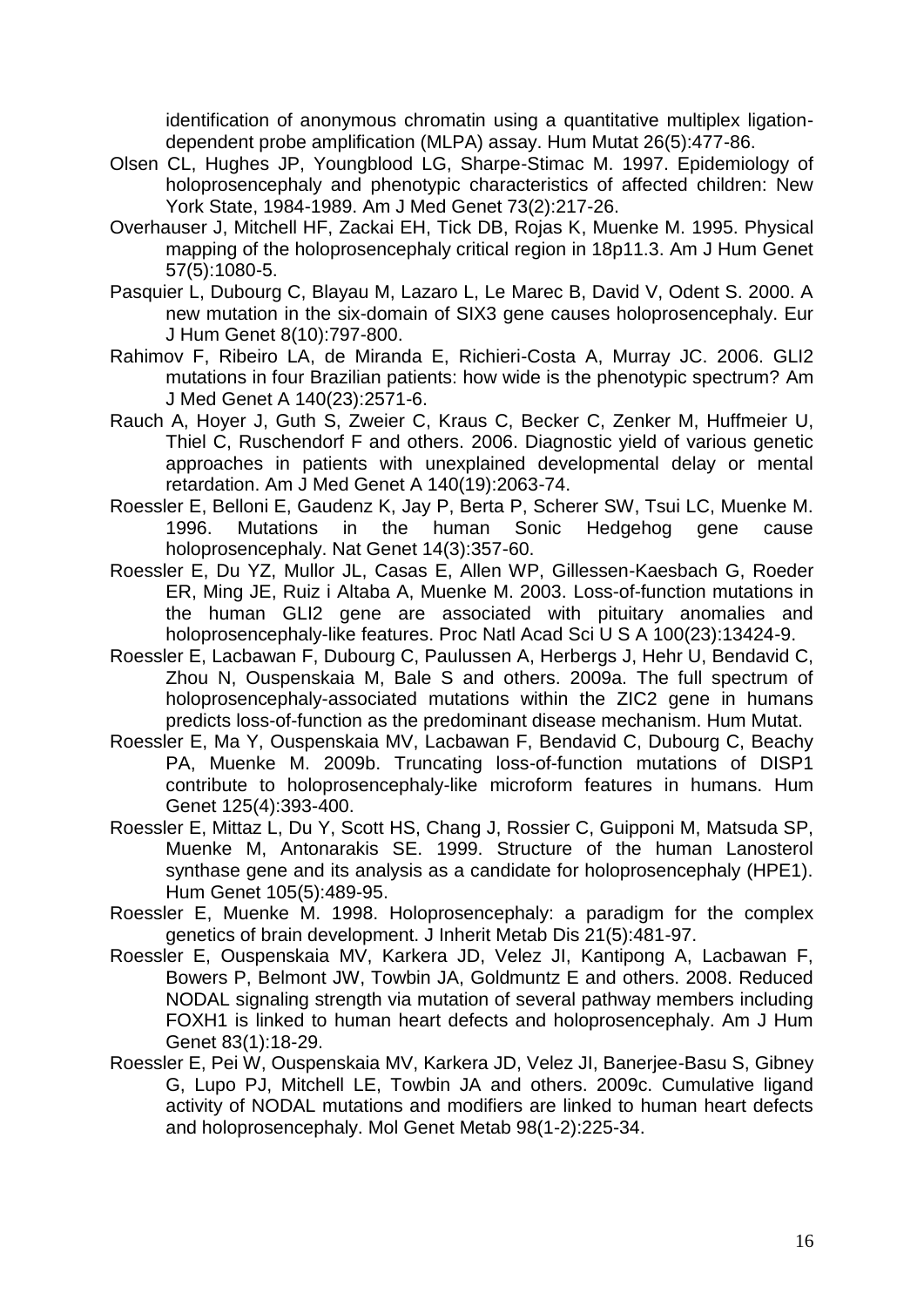- Schroeder HW, Jr., Forbes S, Mack L, Davis S, Norwood TH. 1986. Recombination aneusomy of chromosome 5 associated with multiple severe congenital malformations. Clin Genet 30(4):285-92.
- Shaffer LG, Bejjani BA, Torchia B, Kirkpatrick S, Coppinger J, Ballif BC. 2007. The identification of microdeletion syndromes and other chromosome abnormalities: cytogenetic methods of the past, new technologies for the future. Am J Med Genet C Semin Med Genet 145C(4):335-45.
- Simovich MJ, Bland SD, Peiffer DA, Gunderson KL, Cheung SW, Yatsenko SA, Shinawi M. 2008. Delineation of the proximal 3q microdeletion syndrome. Am J Med Genet A 146A(13):1729-35.
- Tranchevent LC, Barriot R, Yu S, Van Vooren S, Van Loo P, Coessens B, De Moor B, Aerts S, Moreau Y. 2008. ENDEAVOUR update: a web resource for gene prioritization in multiple species. Nucleic Acids Res 36(Web Server issue):W377-84.
- Tyshchenko N, Lurie I, Schinzel A. 2008. Chromosomal map of human brain malformations. Hum Genet 124(1):73-80.
- Vissers LE, van Ravenswaaij CM, Admiraal R, Hurst JA, de Vries BB, Janssen IM, van der Vliet WA, Huys EH, de Jong PJ, Hamel BC and others. 2004. Mutations in a new member of the chromodomain gene family cause CHARGE syndrome. Nat Genet 36(9):955-7.
- Wallis DE, Roessler E, Hehr U, Nanni L, Wiltshire T, Richieri-Costa A, Gillessen-Kaesbach G, Zackai EH, Rommens J, Muenke M. 1999. Mutations in the homeodomain of the human SIX3 gene cause holoprosencephaly. Nat Genet 22(2):196-8.